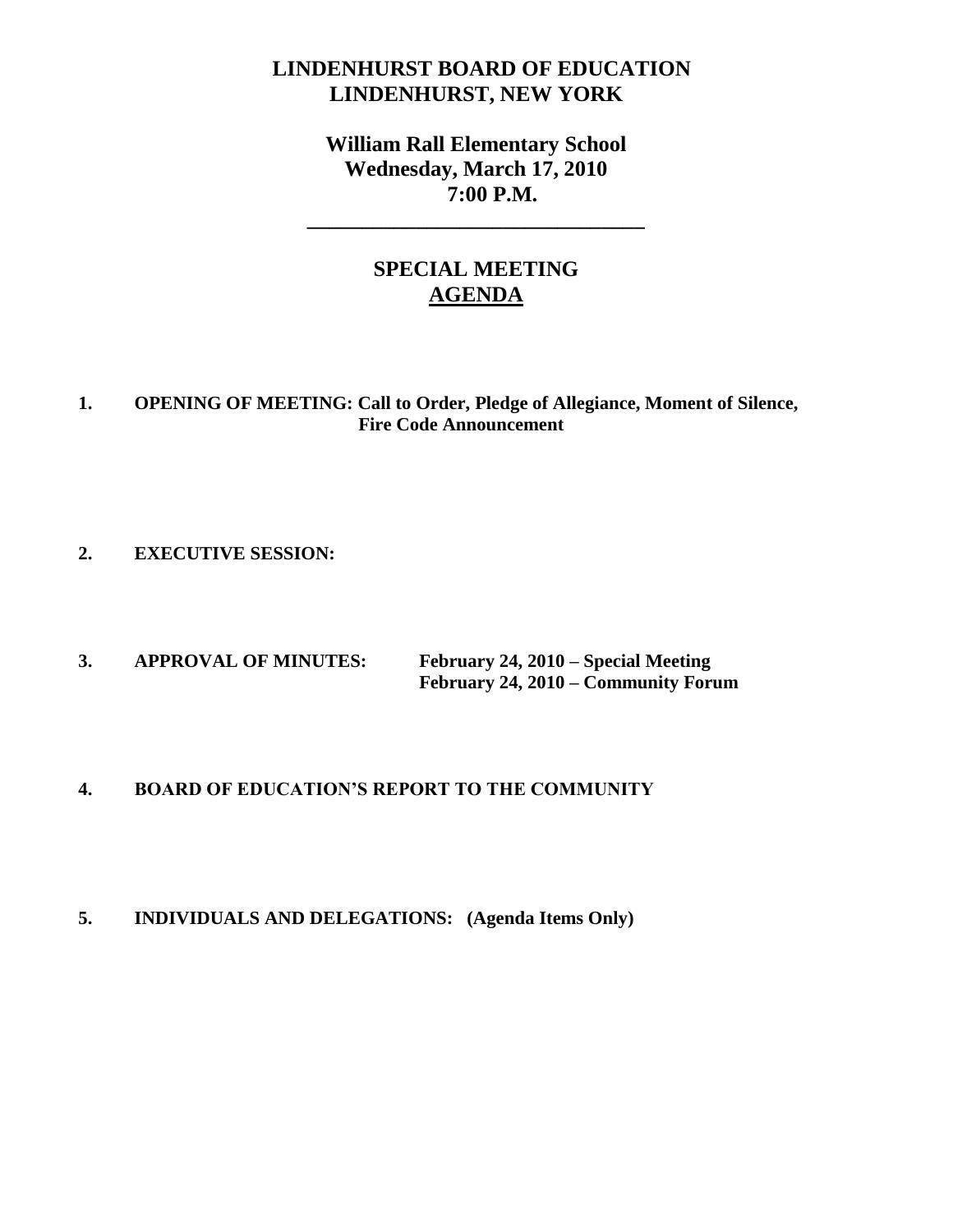#### **6. TRUSTEE'S REQUEST**

#### **7. SUPERINTENDENT'S RECOMMENDATIONS**

#### **a. RECOMMENDATION – BOARD POLICY # 4010 EQUIVALENCE IN INSTRUCTIONAL STAFF MATERIALS**

**First Reading – No Vote to be taken**

#### **A new board policy or revision of current board policy requires two readings.**

Recommended Action: Upon a motion made by \_\_\_\_\_\_\_\_\_\_\_\_\_\_\_\_, seconded by \_\_\_\_\_\_\_\_\_\_\_\_\_\_\_\_\_\_\_, the following proposed policy is offered for a first reading.

#### **EQUIVALENCE IN INSTRUCTIONAL STAFF AND MATERIALS**

In accordance with the federal No Child Left Behind Act, the Board of Education directs that services in Title I schools and programs, when taken as a whole, shall be substantially comparable to services in schools and programs that do not receive Title I funds. This includes curriculum materials, instructional supplies, and personnel (teachers, administrators, and other personnel).

The Superintendent of Schools shall follow the State Education Department guidelines in determining such equivalence on an annual basis, and report to the Board, upon request, on the status of district schools with regard to equivalence. The district shall maintain records, updated biannually, documenting this equivalence.

Complaints regarding the district's implementation of this equivalence requirement shall be addressed in accordance with Board policy 1400, Complaints from the Public.

Cross-ref: 1400, Complaints from the Public

Ref: 20 USC §6321(c) (No Child Left Behind Act of 2001)

Adoption date: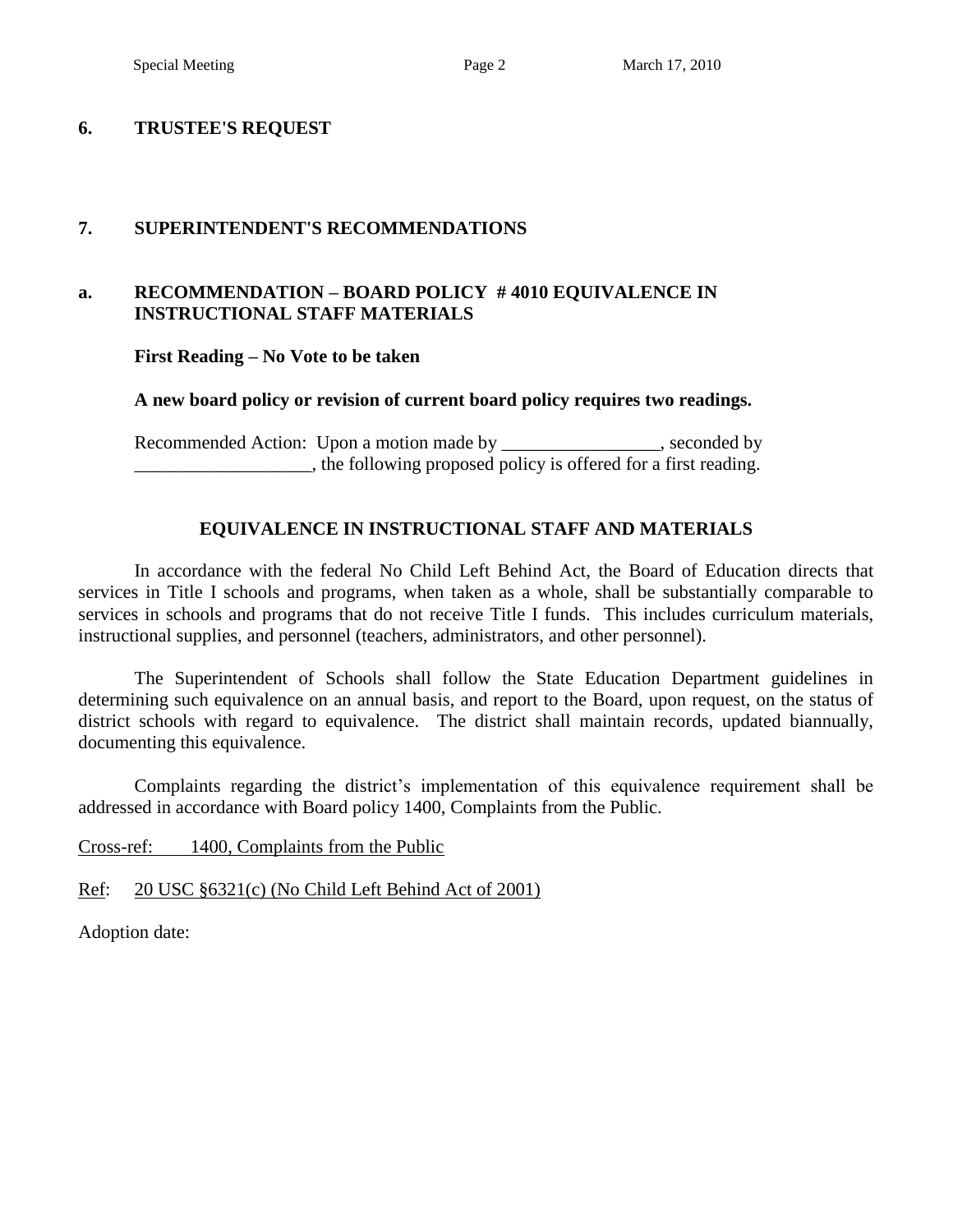## **b. RECOMMENDATION – BOARD POLICY # 4321.13 PRESCHOOL SPECIAL EDUCATION**

**First Reading – No Vote to be taken**

#### **A new board policy or revision of current board policy requires two readings.**

Recommended Action: Upon a motion made by \_\_\_\_\_\_\_\_\_\_\_\_\_\_\_, seconded by \_\_\_\_\_\_\_\_\_\_\_\_\_\_\_\_\_\_\_, the following proposed policy is offered for a first reading.

#### **PRESCHOOL SPECIAL EDUCATION**

The Board of Education recognizes the value of early intervention to address the needs of preschool children with disabilities. The Board further recognizes its responsibility to ensure that all resident preschool children with disabilities have the opportunity to participate in preschool programs, approved by the Commissioner of Education, from which they may benefit educationally. The Board authorizes the Superintendent of Schools to establish administrative practices and procedures which shall include:

- 1. locating, identifying, evaluating, referring and placing all preschool children (generally ages three and four) with disabilities. The register of children eligible to attend a preschool program is to be maintained and revised annually by the Committee on Preschool Special Education (CPSE);
- 2. ensuring that the parent(s)/guardian(s) of preschool age children with disabilities have received and understand the request for consent for evaluation of their child;
- 3. developing an individualized education program (IEP) for each preschool age child with a disability;
- 4. appointing appropriately qualified personnel to the CPSE, and ensuring that preschool education providers with whom the district contracts have appropriately trained and qualified personnel.
- 5. maintaining lists of impartial hearing officers and of State Education Department-approved special education programs within the county and adjacent counties in which the district is located;
- 6. preparing and keeping on file summary reports of student data including the number of preschool students with disabilities served, as well students referred but not served and the reasons why they are not served; and
- 7. reporting to the State Education Department the data on preschool children with disabilities as required, on a form prescribed by the Commissioner.

The duties described above will be carried out within the timeframes established by statute and regulation.

The Board of Education hereby establishes the CPSE as required under the Education Law. Its responsibilities will include the evaluation and recommendation for placement in appropriate approved programs and the provision of appropriate special education programs and services for each preschool child with a disability. The CPSE shall review, at least annually, the status of each preschool child with a disability. It is ultimately the responsibility of the Board to arrange for the appropriate approved preschool program and services for the district's children. Should the Board disagree with the CPSE's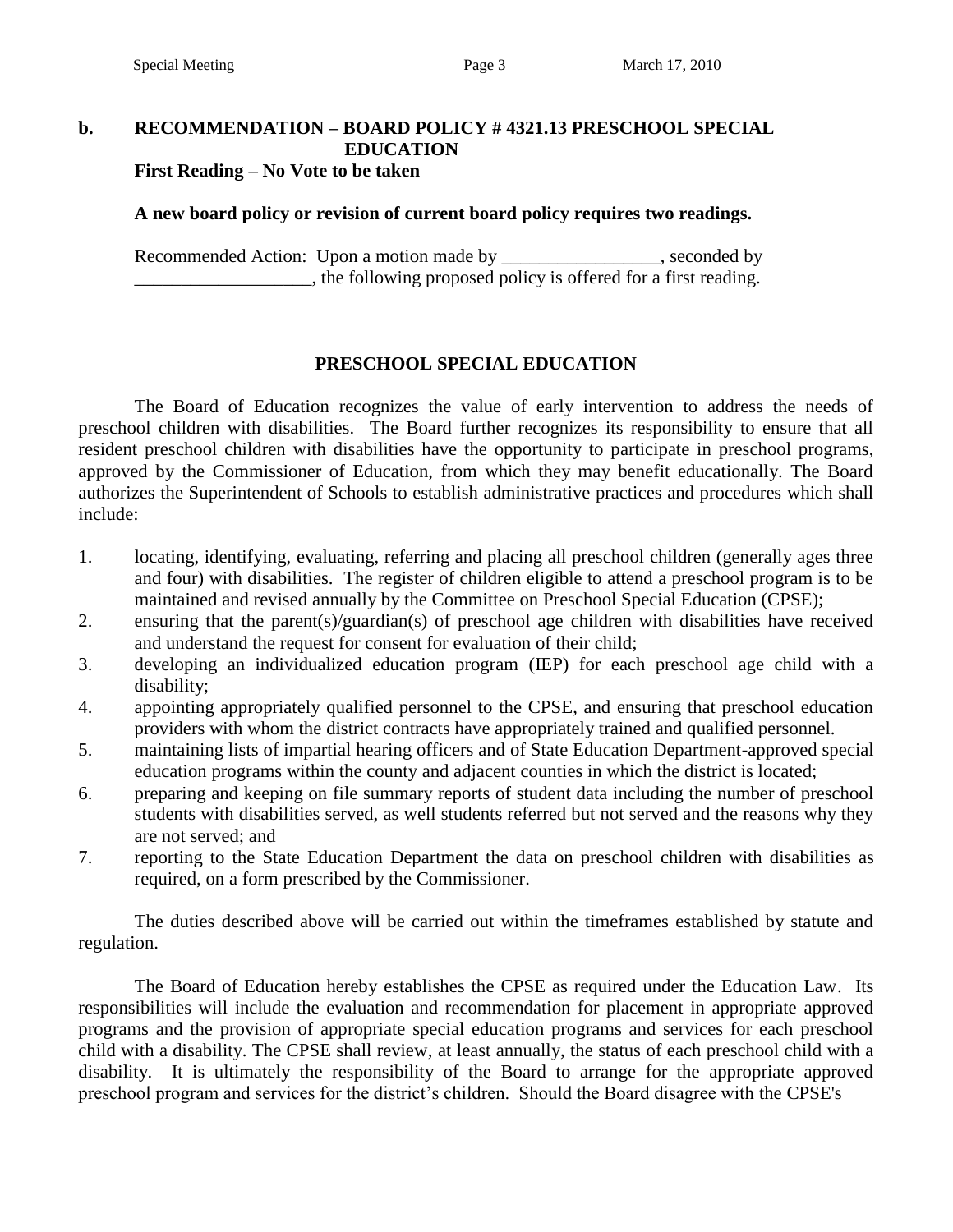Special Meeting **Page 4** March 17, 2010 recommendations, it shall send the recommendation back to the CPSE so that they may schedule a timely meeting to review the Board's concerns and to revise the IEP, as deemed appropriate.

In the event that a parent/guardian files a due process complaint, a meeting must be convened between the parent/guardian and representatives of the district to try and resolve the complaint within 15 days of receiving the notice, and before the initiation of an impartial hearing. Parents/guardians and the district will jointly determine who should be present at this meeting.

If an agreement cannot be reached, parent/guardians shall be offered mediation to resolve complaints regarding the education of preschool children with disabilities at the same time notice of the availability of an impartial hearing is provided.

The CPSE shall make an annual report on the status of each preschool child with a disability and report on the adequacy of preschool special education programs and services to the Board.

The Board directs the Superintendent to develop and maintain a plan which incorporates information concerning the provision of services for preschool children with disabilities, pursuant to the Regulations of the Commissioner of Education.

| Cross-ref: | 4321 Programs for Students with Disabilities              |  |  |  |
|------------|-----------------------------------------------------------|--|--|--|
|            | 4321.3 Allocation of Space for Special Education Programs |  |  |  |
|            | 4321.4 Independent Educational Evaluations                |  |  |  |
|            | 4321.5 Confidentiality and IEP Distribution               |  |  |  |
|            | 4321.8 Hearing Officer Appointment and Compensation       |  |  |  |
|            | 4321.14, Special Education Personnel                      |  |  |  |

Ref: Individuals with Disabilities Education Act, 20 U.S.C. §§1400 et seq. 34 CFR §§300.12; 300.503 Education Law §4410 8 NYCRR Part 200, 200.2, 200.5, 200.16

Adoption date:

#### **c. RECOMMENDATION – BOARD POLICY # 4321.14 SPECIAL EDUCATION PERSONNEL**

**First Reading – No Vote to be taken**

#### **A new board policy or revision of current board policy requires two readings.**

Recommended Action: Upon a motion made by seconded by seconded by \_\_\_\_\_\_\_\_\_\_\_\_\_\_\_\_\_\_\_, the following proposed policy is offered for a first reading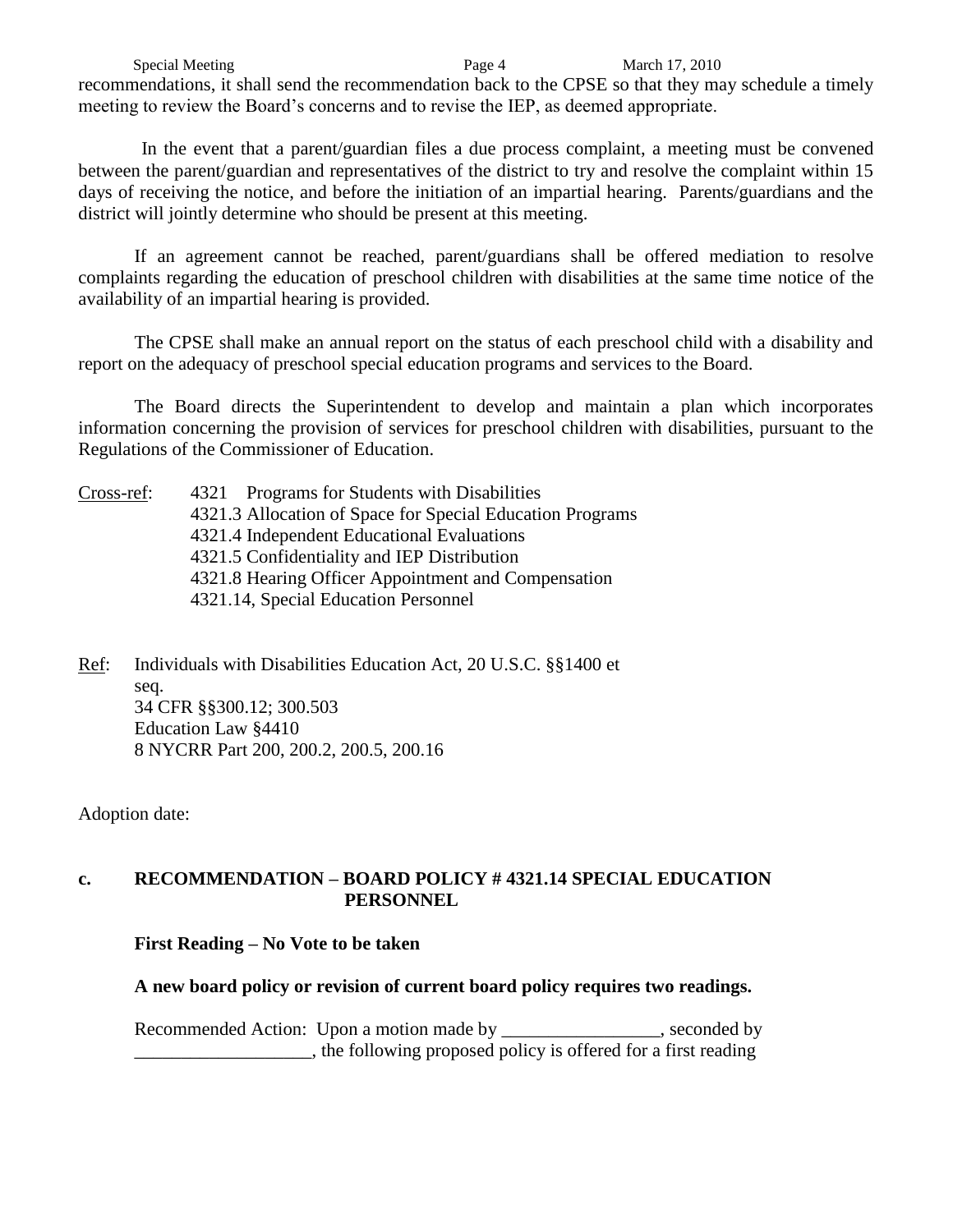#### **SPECIAL EDUCATION PERSONNEL**

The Board acknowledges its responsibility to recruit, hire, train and retain highly qualified personnel, as defined in the federal Individuals with Disabilities Education Act (IDEA) and its accompanying regulations and in Article 89 of New York State Education law and its accompanying

regulations, to provide special education programs and services. In addition, the Board is committed to appointing appropriately qualified personnel to the Committee (and subcommittee) on Special Education (CSE) and Committee (and subcommittee) on Preschool Special Education (CPSE).

The Board will fulfill its obligation with regard to special education personnel by taking measurable steps including, but not limited to the following:

- 1. Actively recruit personnel who possess prior experience working with students with disabilities.
- 2. Solicit resumes from graduates of institutions of higher education that offer programs in special education.
- 3. Seek candidates for teaching positions who are dually certified, to the extent possible.
- 4. Ensure that every member of the professional staff participates in annual professional performance reviews and professional development plans.
- 5. Provide appropriate on-going training and professional development to CSE and CPSE members, and other special education program and service providers to ensure their continuing awareness of their obligations and responsibilities under the law.

The Superintendent is responsible for ensuring that the professional staff is appropriately certified, licensed and trained and that they meet the "highly qualified" standard established in federal and state law. In the event that highly qualified individuals are not available, despite the best efforts of the administration, the Board recognizes its responsibilities to meet the alternative standards established by the State Education Department.

Cross-ref: 4321, Programs for Students with Disabilities 9240, Recruiting and Hiring 9700, Staff Development Ref: Individual with Disabilities Education Act, 20 USC  $\S$ § 1412(a)(14), 1413(a)(3) 34 CFR §§ 300.156, 300.207 Education Law §4410 8 NYCRR § 200.2(b)(3,12)

Adoption date: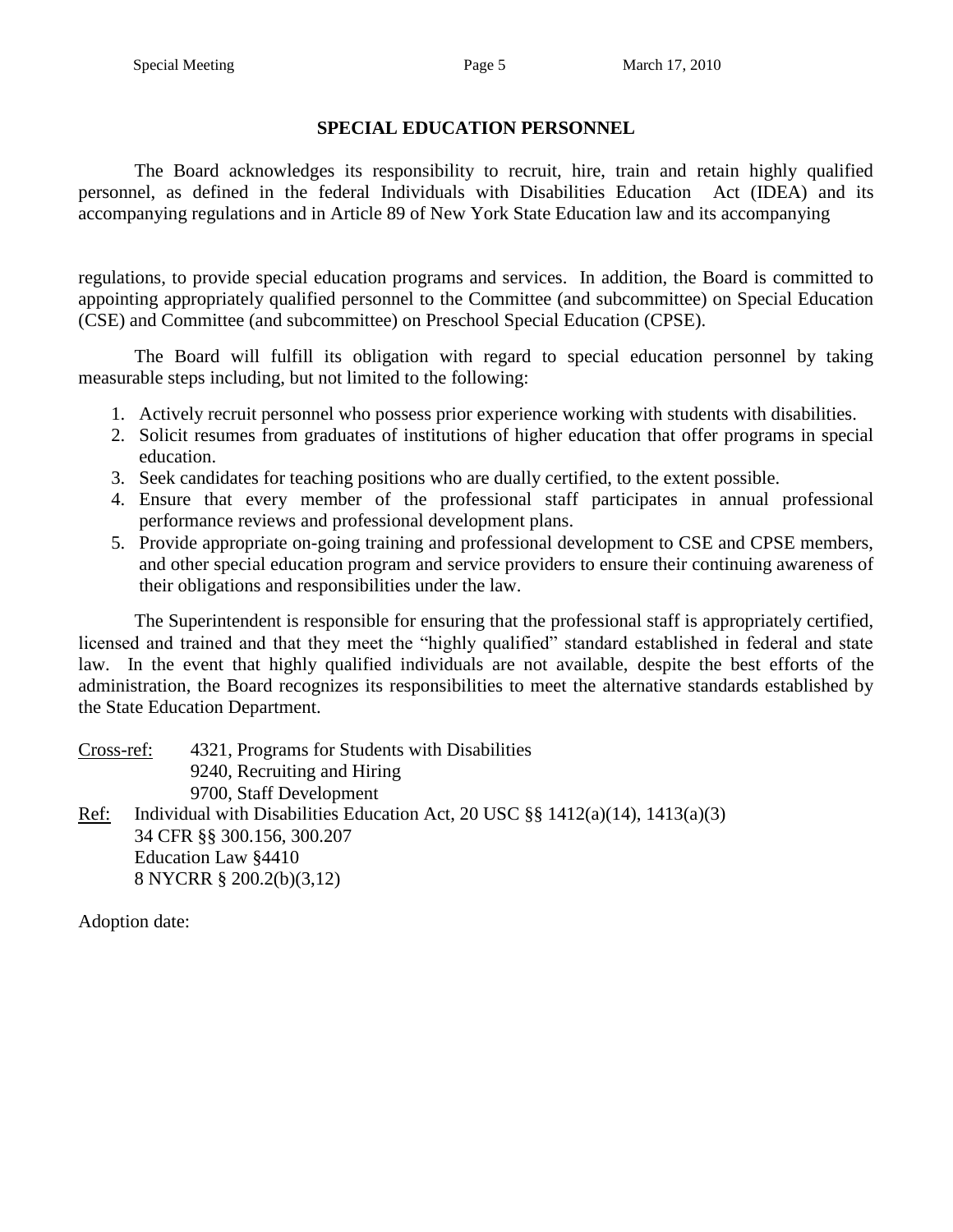#### **d. RECOMMENDATION – BOARD POLICY #4526.1 INTERNET SAFETY**

#### **First Reading – No Vote to be taken**

#### **A new board policy or revision of current board policy requires two readings.**

Recommended Action: Upon a motion made by \_\_\_\_\_\_\_\_\_\_\_\_\_\_\_\_, seconded by \_\_\_\_\_\_\_\_\_\_\_\_\_\_\_\_\_\_\_, the following proposed policy is offered for a first reading

#### **INTERNET SAFETY**

The Board of Education is committed to undertaking efforts that serve to make safe for children the use of district computers for access to the Internet and World Wide Web. To this end, although unable to guarantee that any selected filtering and blocking technology will work perfectly, the Board

directs the Superintendent of Schools to procure and implement the use of technology protection measures that block or filter Internet access by:

- adults to visual depictions that are obscene or child pornography, and
- minors to visual depictions that are obscene, child pornography, or harmful to minors, as defined in the Children's Internet Protection Act.

Subject to staff supervision, however, any such measures may be disabled or relaxed for adults conducting bona fide research or other lawful purposes, in accordance with criteria established by the Superintendent or his or her designee.

The Superintendent or his or her designee also shall develop and implement procedures that provide for the safety and security of students using electronic mail, chat rooms, and other forms of direct electronic communications; monitoring the online activities of students using district computers; and restricting student access to materials that are harmful to minors.

In addition, the Board prohibits the unauthorized disclosure, use and dissemination of personal information regarding students; unauthorized online access by students, including hacking and other unlawful activities; and access by students to inappropriate matter on the Internet and World Wide Web. The Superintendent or his or her designee shall establish and implement procedures that enforce these restrictions.

The computer network coordinator designated under the district's policy on the acceptable use of district computers (policy 4526) shall monitor and examine all district computer network activities to ensure compliance with this policy and accompanying regulation. He or she also shall be responsible for ensuring that staff and students receive training on their requirements.

All users of the district's computer network, including access to the Internet and World Wide Web, must understand that use is a privilege, not a right, and that any such use entails responsibility. They must comply with the requirements of this policy and accompanying regulation, in addition to generally accepted rules of network etiquette, and the district's policy on the acceptable use of computers and the internet (policy 4526). Failure to comply may result in disciplinary action including, but not limited to, the revocation of computer access privileges.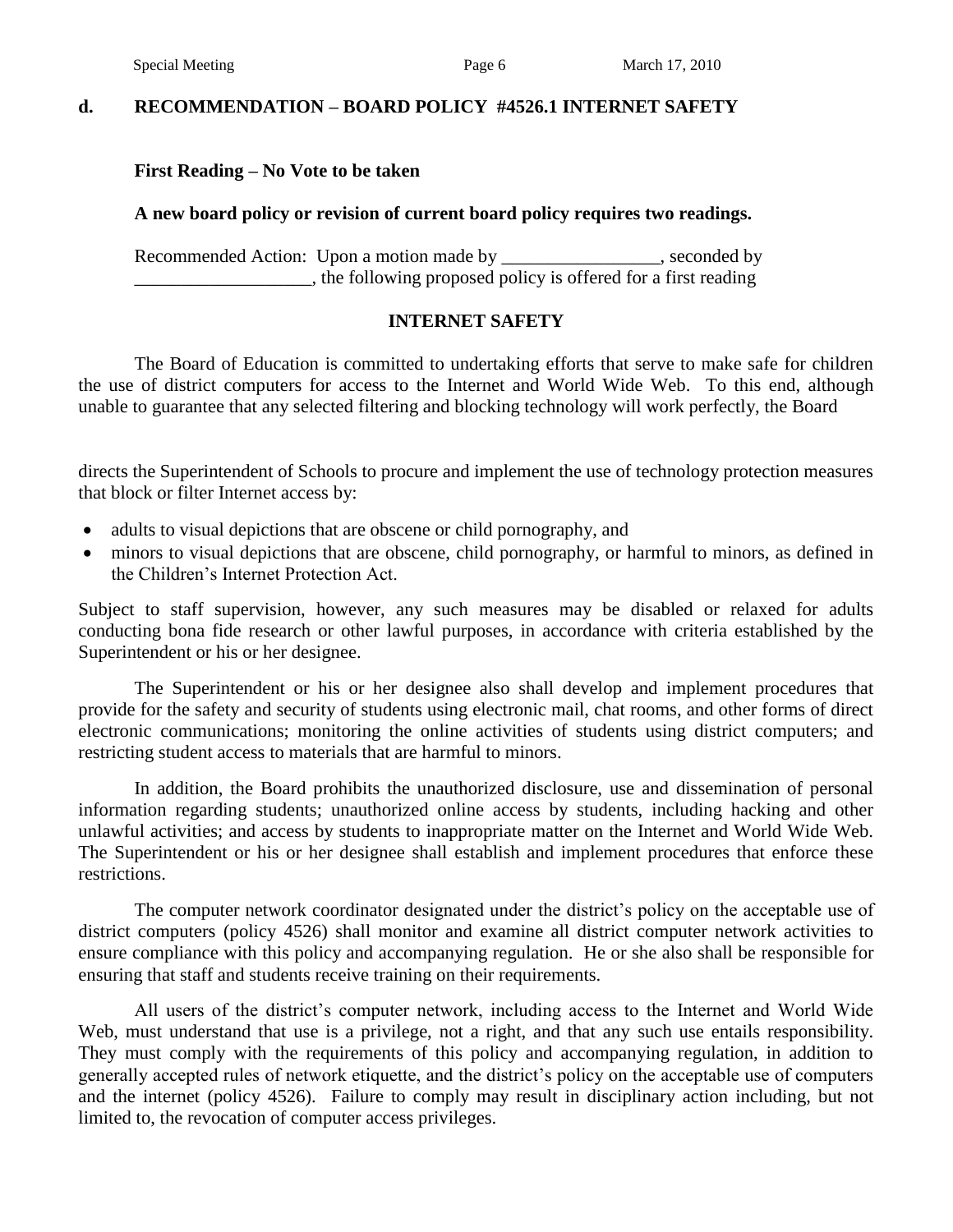|  | Special Meeting |
|--|-----------------|
|  |                 |

As part of this policy, and the district's policy on acceptable use of district computers (policy 4526), the district shall also provide age-appropriate instruction regarding appropriate online behavior, including:

1. interacting with other individuals on social networking sites and in chat rooms, and

2. cyberbullying awareness and response.

Instruction will be provided even if the district prohibits students from accessing social networking sites or chat rooms on district computers.

Cross-ref:4526, Computer Use in Instruction

Ref: Children's Internet Protection Act, Public Law No. 106-554 Broadband Data Services Improvement Act/ Protecting Children in the 21<sup>st</sup> Century Act, Public Law No. 110-385 47 USC §254 20 USC §6777

Adoption Date: February 4, 2009 Revised Date:

#### **e. RECOMMENDATION – BOARD POLICY # 4526.1-R INTERNET SAFETY REGULATIONS**

#### **First Reading – No Vote to be taken**

#### **A new board policy or revision of current board policy requires two readings.**

Recommended Action: Upon a motion made by \_\_\_\_\_\_\_\_\_\_\_\_\_\_, seconded by \_\_\_\_\_\_\_\_\_\_\_\_\_\_\_\_\_\_\_, the following proposed policy is offered for a first reading

## **INTERNET SAFETY REGULATION**

The following rules and regulations implement the Internet Safety Policy adopted by the Board of Education to make safe for children the use of district computers for access to the Internet and World Wide Web.

#### I. Definitions

In accordance with the Children's Internet Protection Act,

 *Child pornography* refers to any visual depiction, including any photograph, film, video, picture or computer or computer generated image or picture, whether made or produced by electronic, mechanical, or other means, of sexually explicit conduct, where the production of such visual depiction involves the use of a minor engaging in sexually explicit conduct. It also includes any such visual depiction that (a) is, or appears to be, of a minor engaging in sexually explicit conduct; or (b) has been created, adapted or modified to appear that an identifiable minor is engaging in sexually explicit conduct; or (c) is advertised, promoted, presented, described, or distributed in such a manner than conveys the impression that the material is or contains a visual depiction of a minor engaging in sexually explicit conduct.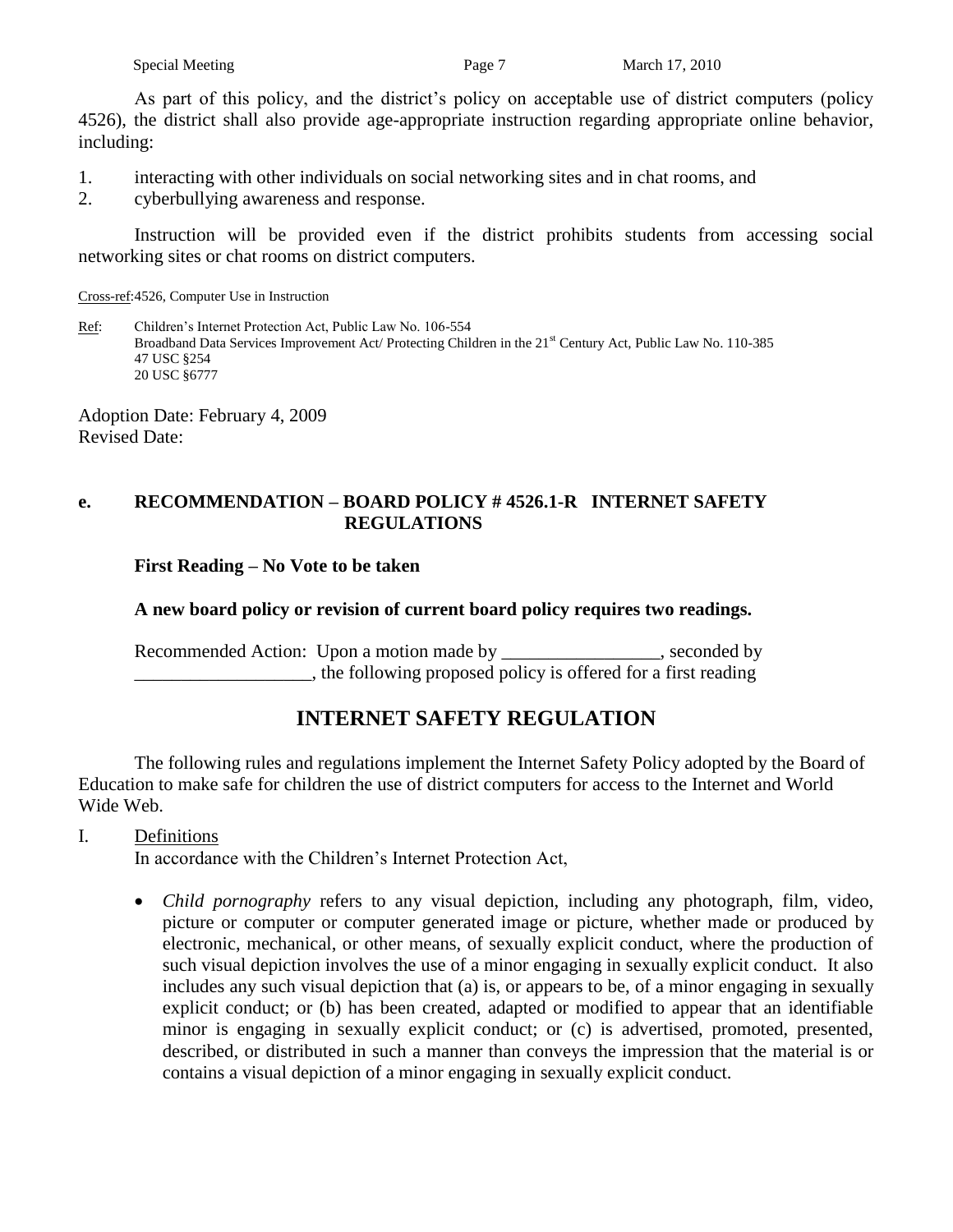Special Meeting **Page 8** March 17, 2010

- *Harmful to minors* means any picture, image, graphic image file, or other visual depiction that (a) taken as a whole and with respect to minors, appeals to a prurient interest in nudity, sex, or excretion; (b) depicts, describes or represents, in a patently offensive way with respect to what is suitable for minors, an actual or simulated sexual act or sexual contact, actual or simulated
- normal or perverted sexual acts, or a lewd exhibition of the genitals; and (c) taken as a whole, lacks serious literary, artistic, political, or scientific value as to minors.

#### II. Blocking and Filtering Measures

- The Superintendent or his or her designee shall secure information about, and ensure the purchase or provision of, a technology protection measure that blocks access from all district computers to visual depictions on the Internet and World Wide Web that are obscene, child pornography or harmful to minors.
- The district's computer network coordinator shall be responsible for ensuring the installation and proper use of any Internet blocking and filtering technology protection measure obtained by the district.
- The computer network coordinator or his or her designee may disable or relax the district's Internet blocking and filtering technology measure only for adult staff members conducting research related to the discharge of their official responsibilities.
- The computer network coordinator shall monitor the online activities of adult staff members for whom the blocking and filtering technology measure has been disabled or relaxed to ensure there is not access to visual depictions that are obscene or child pornography.

#### III. Monitoring of Online Activities

- The district's computer network coordinator shall be responsible for monitoring to ensure that the online activities of staff and students are consistent with the district's Internet Safety Policy and this regulation. He or she may inspect, copy, review, and store at any time, and without prior notice, any and all usage of the district's computer network for accessing the Internet and World Wide Web and direct electronic communications, as well as any and all information transmitted or received during such use. All users of the district's computer network shall have no expectation of privacy regarding any such materials.
- Except as otherwise authorized under the district's Computer Network or Acceptable Use Policy, students may use the district's computer network to access the Internet and World Wide Web only during supervised class time, study periods or at the school library, and exclusively for research related to their course work.
- Staff supervising students using district computers shall help to monitor student online activities to ensure students access the Internet and World Wide Web, and/or participate in authorized forms of direct electronic communications in accordance with the district's Internet Safety Policy and this regulation.
- The district's computer network coordinator shall monitor student online activities to ensure students are not engaging in hacking (gaining or attempting to gain unauthorized access to other computers or computer systems), and other unlawful activities.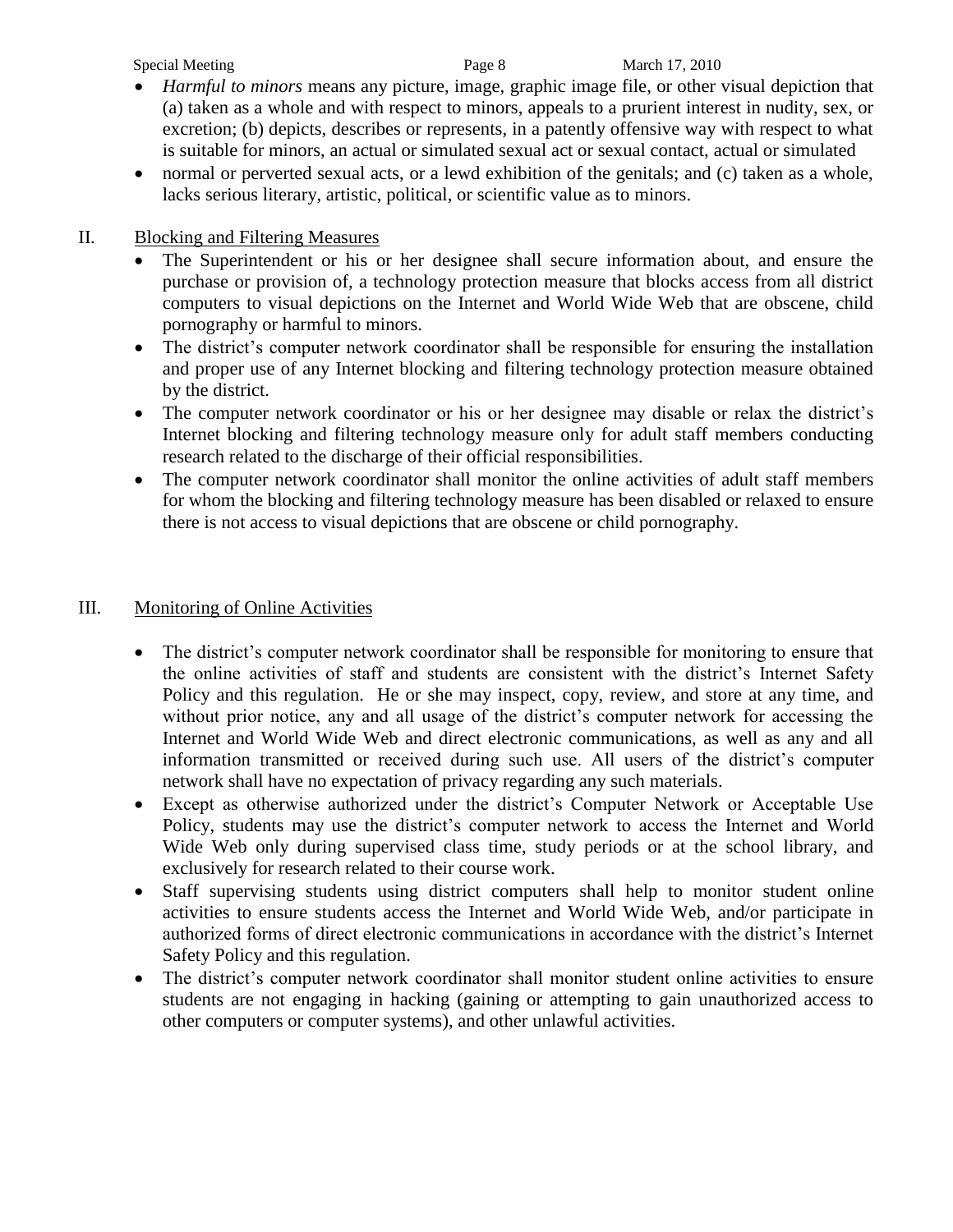# IV. Training

- The district's computer network coordinator shall provide training to staff and students on the requirements of the Internet Safety Policy and this regulation at the beginning of each school year.
- The training of staff and students shall highlight the various activities prohibited by the Internet Safety Policy, and the responsibility of staff to monitor student online activities to ensure compliance therewith.
- The district shall provide age-appropriate instruction to students regarding appropriate online behavior. Such instruction shall include, but not be limited to: positive interactions with others online, including on social networking sites and in chat rooms; proper online social etiquette; protection from online predators and personal safety; and how to recognize and respond to cyberbullying and other threats.
- Students shall be directed to consult with their classroom teacher if they are unsure whether their contemplated activities when accessing the Internet or Worldwide Web are directly related to their course work.
- Staff and students will be advised to not disclose, use and disseminate personal information about students when accessing the Internet or engaging in authorized forms of direct electronic communications.
- Staff and students will also be informed of the range of possible consequences attendant to a violation of the Internet Safety Policy and this regulation.

#### V. Reporting of Violations

- Violations of the Internet Safety Policy and this regulation by students and staff shall be reported to the Building Principal.
- The Principal shall take appropriate corrective action in accordance with authorized disciplinary procedures.
- Penalties may include, but are not limited to, the revocation of computer access privileges, as well as school suspension in the case of students and disciplinary charges in the case of teachers.

Adoption date: February 4. 2009 Revised Date: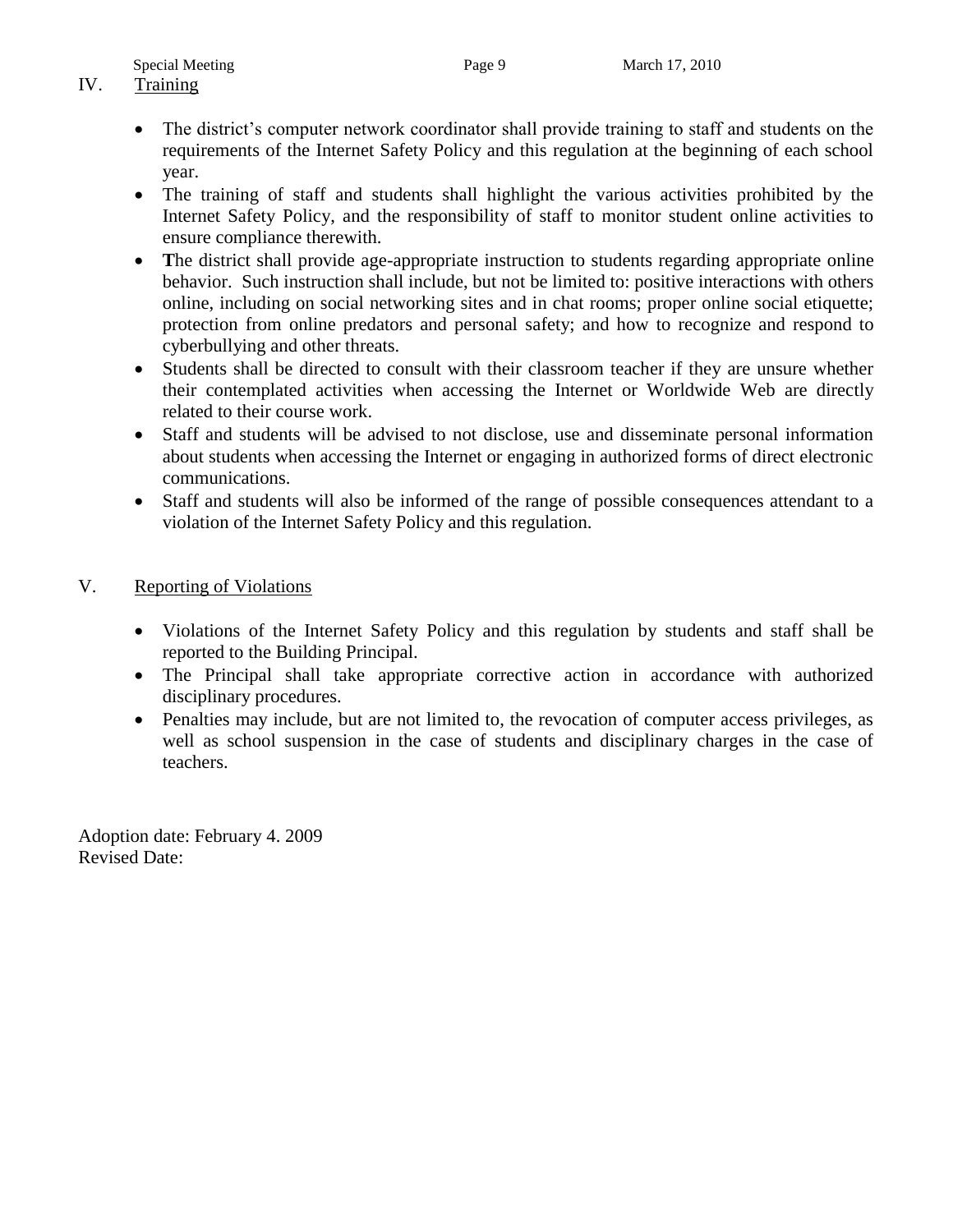## **f. Recommendation: FIELD TRIPS**

Recommended Action: Upon a motion made by \_\_\_\_\_\_\_\_\_\_\_\_\_\_\_\_\_\_\_\_\_\_\_, seconded By \_\_\_\_\_\_\_\_\_\_\_\_\_\_\_\_\_\_\_\_\_\_, the following resolution is offered.

RESOLVED that the Board of Education, upon the recommendation of the Superintendent approves the following field trips:

## **HIGH SCHOOL**

| Thurs.- Sat. | April 1-3, 2010 | Approximately 25 Robotic Club Members to Hartford         |
|--------------|-----------------|-----------------------------------------------------------|
|              | (Spring Recess) | Connecticut to participate in Northeast Utilities USFIRST |
|              |                 | Connecticut Regional Robotics Competition. Students will  |
|              |                 | be transported via bus and ferry.                         |

## **HARDING AVENUE**

| Thursday            | May 20, 2010 | Approximately 50 fifth grade students to the Museum<br>of Natural History in Manhattan. Students will be<br>transported via LIRR. |
|---------------------|--------------|-----------------------------------------------------------------------------------------------------------------------------------|
| Note: See enclosed  |              |                                                                                                                                   |
| Vote on the motion: | Yes:         |                                                                                                                                   |
|                     | No:          |                                                                                                                                   |

Abstained:

Motion carried/defeated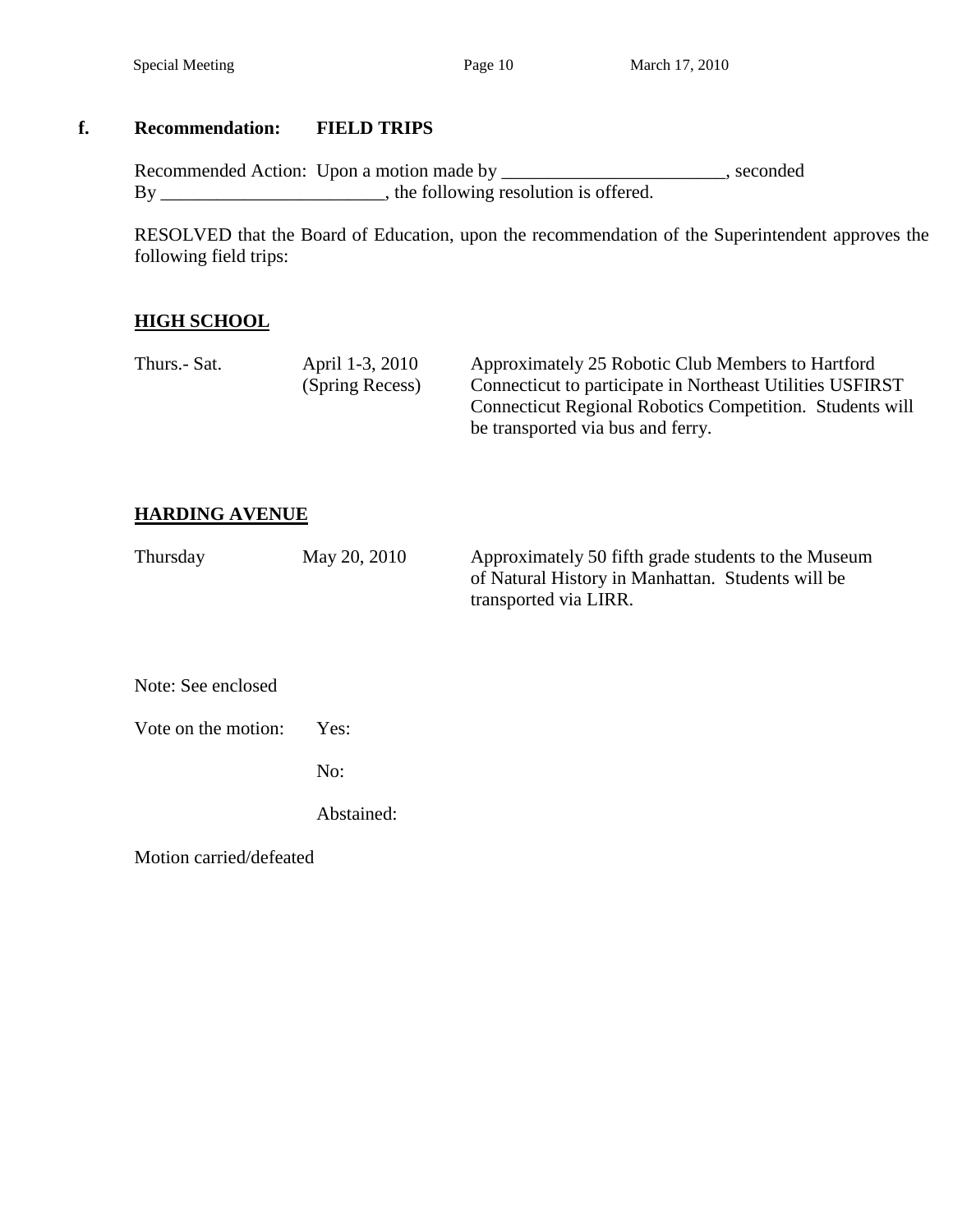## **g. Recommendation: OBSOLETE EQUIPMENT**

Recommended Action: Upon a motion made by \_\_\_\_\_\_\_\_\_\_\_\_\_\_\_\_\_\_\_\_\_\_\_, seconded by \_\_\_\_\_\_\_\_\_\_\_\_\_\_\_\_\_\_\_\_\_\_, the following resolution is offered.

RESOLVED that the Board of Education, upon the recommendation of the Superintendent approves the disposal of the following equipment:

| Albany              |      | 320 Books (see attached) |  |  |
|---------------------|------|--------------------------|--|--|
| W. Gates            |      | 25 Broken Folding Chairs |  |  |
| Note: See enclosed  |      |                          |  |  |
| Vote on the motion: | Yes: |                          |  |  |

No:

Abstained:

Motion carried/defeated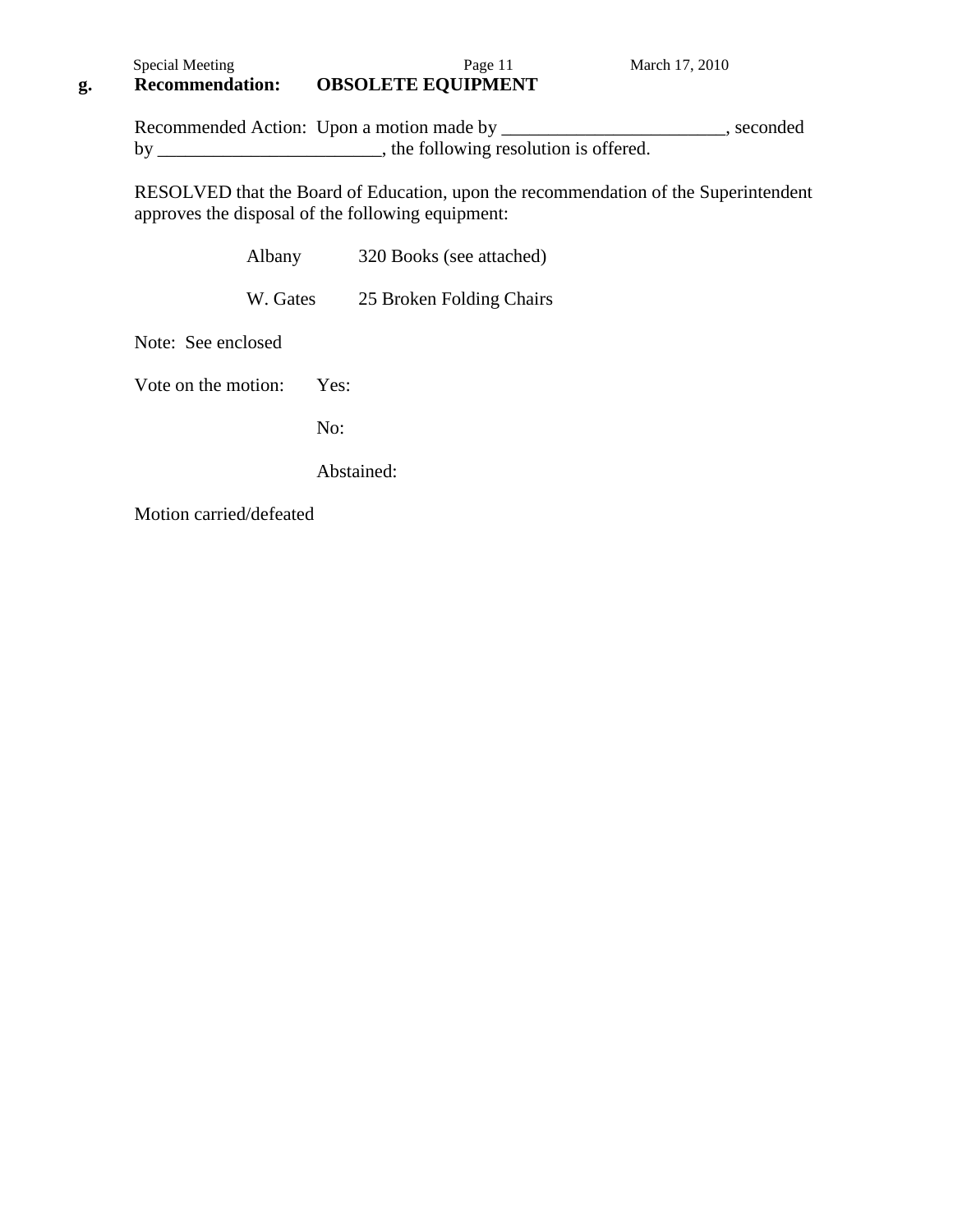#### **8. SCHEDULES**

| Schedule | $A-1$ | $No. 3-PE$      | <b>Intramural Assignments</b>                         |
|----------|-------|-----------------|-------------------------------------------------------|
| Schedule | $A-3$ | No. 53          | Personnel, Instructional Appointments                 |
| Schedule | $A-3$ | No. 54          | Personnel, Instructional Appointments                 |
| Schedule | $A-3$ | No. 55          | Personnel, Instructional Appointments                 |
| Schedule |       | AS-3 No. 16     | <b>Substitute Personnel Appointments</b>              |
| Schedule | $B-2$ | <b>No. PT-8</b> | Non-Instructional Personnel – Leave of Absence        |
| Schedule | $B-3$ | No. 15          | Non-Instructional Personnel Appointments              |
| Schedule | $B-3$ | No. PT-15       | Non-Instructional Appointments – Part Time            |
| Schedule | $B-3$ | $No. S-14$      | Non-Instructional Appointments – Substitute Personnel |
| Schedule | D     | No. 24          | <b>Pupil Personnel Services</b>                       |